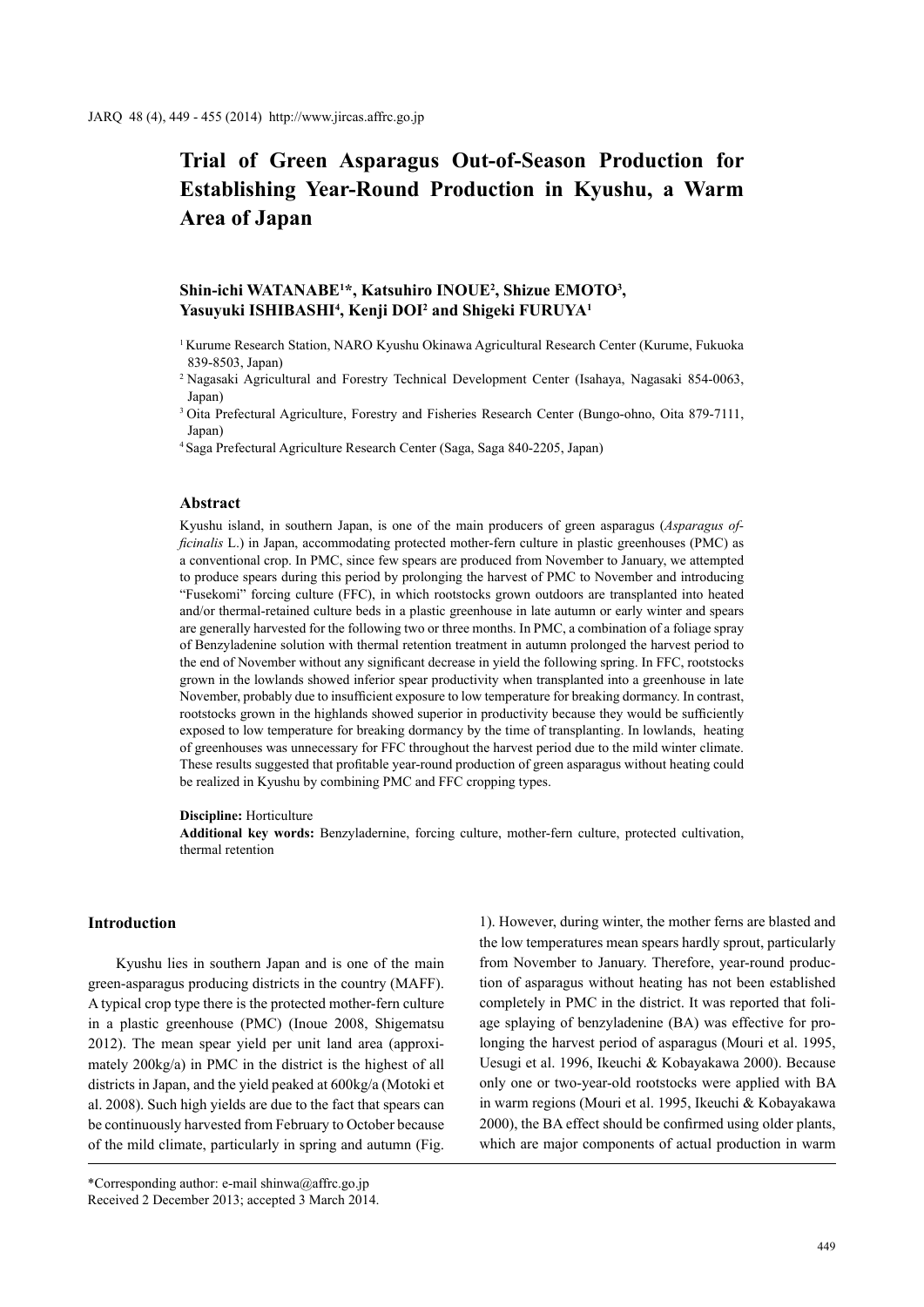

**Fig. 1. Kyushu-grown asparagus volume handled at the Tokyo Metropolitan Central Wholesale Markets**

Columns indicate the mean values from 2010 to 2013. Vertical bars indicate SD (n=4). This graph was made by data obtained from the Vegetable Total and Aggregate Information Network (http://vegetan.alic.go.jp/ sch7.do?outPutKbn=1).

areas.

Another unique cropping type, the "Fusekomi" forcing culture (FFC), has been developed in Japan (Matsubara 1981, Haruyama et al. 1985, Uchida & Takahashi 1991, Koizumi et al. 2002, 2003, Jishi et al. 2008). In FFC, rootstocks grown outdoors for one or two years are transplanted into culture beds in a plastic greenhouse with multiple coverings in late autumn or early winter, and spears are generally harvested for two or three months, from winter to early spring, when domestic asparagus production is very limited. After harvesting, the used rootstocks are discarded, and new rootstocks are grown every year. Although plastic greenhouses must be equipped with soil (and air, if needed) heating equipment in FFC in cold regions (Haruyama et al. 1985, Koizumi et al. 2002, 2003, Jishi et al. 2008), FFC could be conducted without heating in temperate regions such as Kyushu. Although Uchida & Takahashi (1991) reported that sufficient spear yield was obtained by FFC without heating; mainly during February and March in Kyushu, the spear yield should be estimated in earlier months, such as December and/or January, to achieve year-round production in the district.

In this study, we sought to develop a year-round asparagus production system without heating equipment (only thermal retention) by combining BA-applied PMC and FFC, utilizing the mild Kyushu climate from autumn to spring.

## **Materials and methods**

# **1. Effect of combined treatment of BA foliage spraying with thermal retention on the extension of the harvest period in PMC (Expt. 1)**

'UC157' asparagus plants were planted 25cm apart

450 JARQ 48 (4) 2014

in 1997 and grown in single rows spaced 1.5m apart from the bed center in a polyolefin (PO) greenhouse (6m wide, 30m deep, and 3m high) at the Nagasaki Agriculture and Forestry Experiment Station (Nagasaki, 40m above sea level, yellow soil dressed by andosol, red and yellow soils). The experiment was conducted twice, from autumn 2006 to spring 2007 (11- and 12-year-old plants) and from autumn 2007 to spring 2008 (12- and 13-year-old plants). Mother ferns were arranged at a density of  $7.5/m<sup>2</sup>$  and topped at 140 cm above the surface level of the rows, while all lateral blanches were removed up to 50 cm above the surface of the rows. Fertilization and pest control were performed in line with conventional methods. To extend the harvest period, 60 mg/L of BA solution was sprayed once on the mother ferns with a volume of 25 L/a in mid-October (BA spraying treatment), and the ventilation area of the greenhouse was automatically closed when the air temperature inside went below 25°C during October and November (thermal retention (TR) treatment). In the control, BA was not sprayed, and the greenhouse was kept open, as per the conventional way. Spear yields in November and the following spring were examined and air temperatures 10 and 100 cm above ground and the soil temperature 10 cm below ground in the central part of the house were recorded at 60-minute intervals. The mean air and soil temperatures over a 10-day period of the month were calculated from recorded data.

## **2. Effect of transplanting time to a plastic greenhouse and growing site of rootstocks on FFC spear yield (Expt. 2)**

Rootstocks were grown in open fields at two sites, the Kurume Research Station of NARO Kyushu Okinawa Agricultural Research Center (Kurume) (30m above sea level, red soil) and the Kuju Experiment Field of the Vegetable and Tea Research Institute, Oita Prefectural Agriculture, Forestry and Fisheries Research Center (Kuju) (540m above sea level, gray lowland soil). At Kurume, three-month-old 'Grande' asparagus seedlings were planted 0.4m apart in single rows spaced 1.5m from the bed center (167 plants/a) on 20 April, 2006. The rows were covered by black polyethylene mulch, and the growing ferns were supported by steel pipes and double-layer nets. At Kuju, the four-monthold seedlings were planted in the same arrangement on 22 May, 2006 and grown as at Kurume. At Kurume and Kuju, compound fertilizer at the rate of  $3kg/a$  of N,  $3kg/a$  of P<sub>2</sub>O<sub>5</sub> and  $3\text{kg/a}$  of  $\text{K}_2\text{O}$  were applied as basal fertilizer, and pest control was performed adequately. Rootstocks were dug up on 20 November and 20 December, 2006 at Kurume and on 29 November, 2006 at Kuju, respectively, and transplanted in culture beds set in a PO greenhouse with an air-inflated double-layer curtain with PO film at Kurume. The rootstocks were filled tight in the bed and covered with soil and conifer bark mixture (soil:  $bark = 1:1$ ). When the soil temperature in the bed 5 cm below the ground level decreased below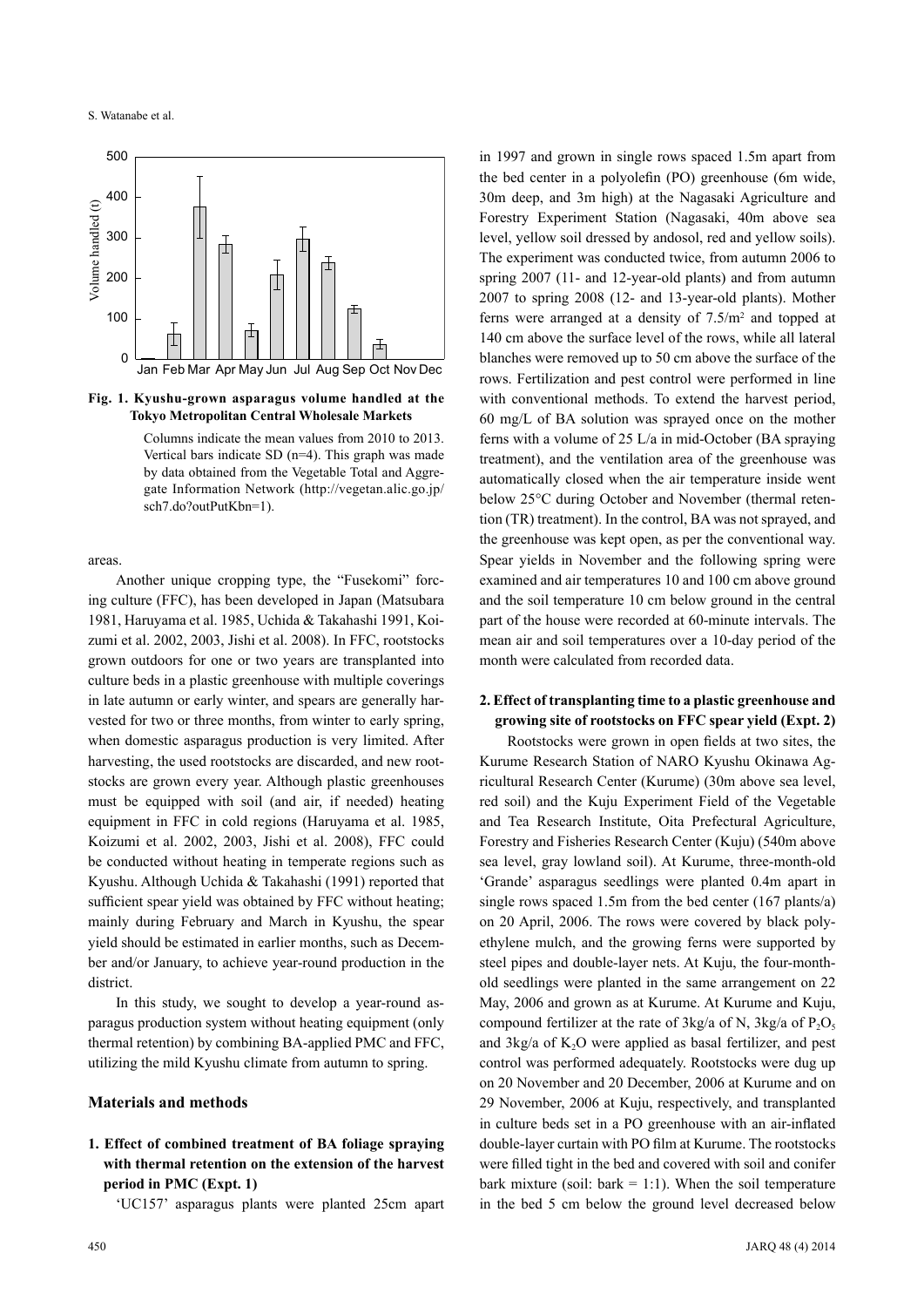#### Green Asparagus Out-of-Season Production in Kyushu, Japan



**Fig. 2. Setting of heat-storage mulches on the ground in the double-layer PO curtain (left) and a compartment of mulch (right) (Expt. 3)**

The black arrows in the left picture show the positions of the heat-storage mulch, which is divided into compartments 100cm long, each of which contains approximately 28L of water as a thermal storage medium.

16 °C, the beds were heated by electric heat lines set at the bottom of the beds. The double-layer curtain was worked every night and, if needed for thermal retention, in daytime on rainy or cloudy days. When the air temperature became excessive in the house on fine days, both sides of the house and the curtain were opened appropriately. During growing rootstocks in open fields, air temperatures were recorded at 10- and 60-minute intervals at Kurume and Kuju, respectively, while the daily mean air temperatures were calculated from recorded data.

## **3. Spear productivity in FFC without heating (Expt. 3)**

On 1 June, 2007, three-month-old seedlings of the 'UC157' asparagus were planted in the same arrangement in an open field at Nagasaki (yellow soil dressed by andosol) and grown as with Expt. 2. Rootstocks were dug up on 18 December, 2007 and transplanted into the culture beds set in the PO greenhouse at Kurume, as described in Expt. 2. In this experiment, the beds were not heated. The management of the greenhouse was the same as in Expt. 2. On 11 January, 2008, heat-storage mulches ("Hot mulch", Takii & Co., Ltd., Kyoto, Japan) were set on the ground in the greenhouse (Fig. 2) and the air temperatures inside and outside the greenhouse and the soil temperatures in the bed 5 and 15cm below ground level were recorded.

#### **4. Spear measurement**

In all experiments, spears more than 25 cm long were harvested every day. The harvested spears were cut to 25cm in length and weighed. Spears exceeding 5g in weight and which met the standards of JA (Japan Agricultural Cooperatives) ZEN-NOH Nagasaki were considered marketable.



**Fig. 3. Effect of thermal retention (TR) treatment on air and soil temperatures in the greenhouse in PMC in 2006 (Expt. 1).**



# **Results**

# **1. Effect of combining treatment of BA foliage spraying with thermal retention on extending the harvest period in PMC (Expt. 1)**

The mean air and soil temperatures tended to be higher in the TR treatment than in the control (Fig. 3). In both years, no marketable spears were harvested in November in the control, whereas the combined treatment of BA foli-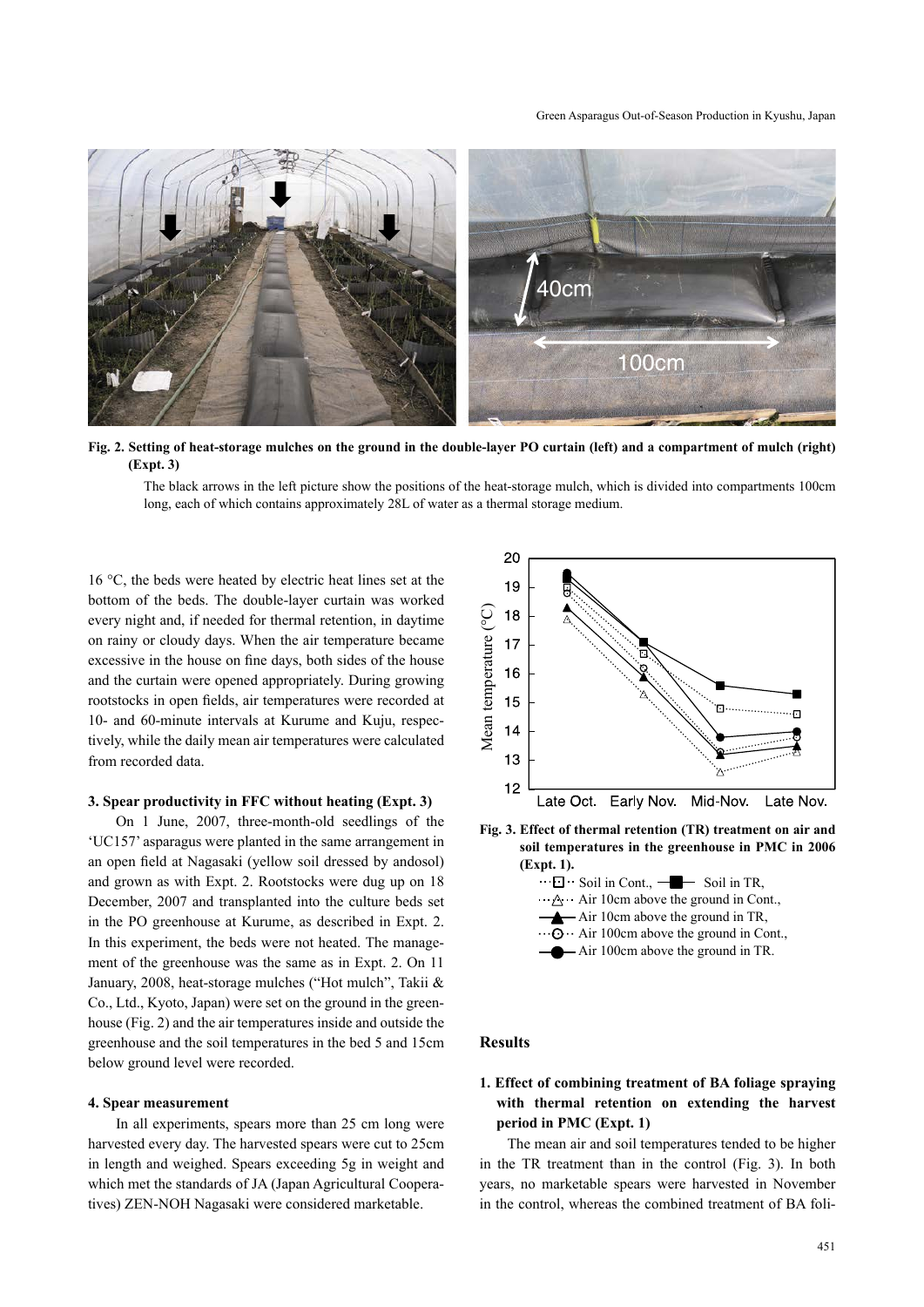

**Fig. 4. Effect of benzyladenine (BA) spraying with thermal retention (TR) treatment on the marketable spear yield in November and the following spring in PMC (Expt. 1)**

Columns and numerals in the columns indicate mean values in six repetitions of 40 plants. \* and NS indicates mean separation of the total marketable spear yield by t-test, a 5% level of significance and nonsignificance, respectively. Vertical bars indicate SE of total marketable spear yield (n=6).



**Fig. 5. Change in air temperature at Kurume and Kuju (Expt. 2)** Arrows in the graph indicate the digging dates of rootstocks at the sites.



**Fig. 6. Effect of rootstock digging month and growing site on (A) rootstock weight and (B) Brix of storage roots (Expt. 2)**

Columns indicate the mean values of 10 plants in Kurume, 9 plants in Kuju in A and 5 plants in Kuju in B. Different letters indicate mean separation by the Tukey-Kramer test, 5% level of significance. Vertical bars indicate SE (n=5-10).

age spraying with TR enabled the harvesting of spears in November (Fig. 4). The total marketable spear yield for November and the following spring tended to be greater in the combined treatment than the control, although the spring yield declined slightly in the combined treatment (Fig. 4).

# **2. Effect of transplanting time to a greenhouse and growing site of rootstocks on FFC spear yield (Expt. 2)**

The air temperature until all the rootstocks had been dug up was lower at Kuju than Kurume (Fig. 5), while the rootstock weight at Kuju exceeded that at Kurume, although no difference was observed between the digging months at Kurume (Fig. 6A), nor any in the brix of storage roots (Fig. 6B). The marketable spear yield and mean spear weight were primarily greater in the rootstocks grown at Kuju and secondarily in those dug up in December at Kurume, followed by those dug up in November at Kurume (Figs. 7A, B). The proportion of marketable yield to rootstock weight was similarly higher in the rootstocks grown at Kuju and in those dug up in December at Kurume than in those dug up in November at Kurume (Fig. 7C).

## **3. Spear productivity in FFC without heating (Expt. 3)**

An example of changes of air and soil temperatures in the greenhouse is presented in Fig. 8. Before the setting of heat-storage mulches, the mean night air temperature and minimum air temperature in the double-layer curtain were 3 to 5°C higher than those outdoors, while the mean soil temperatures were maintained above 15°C (Table 1). When setting the heat-storage mulches, the differences between the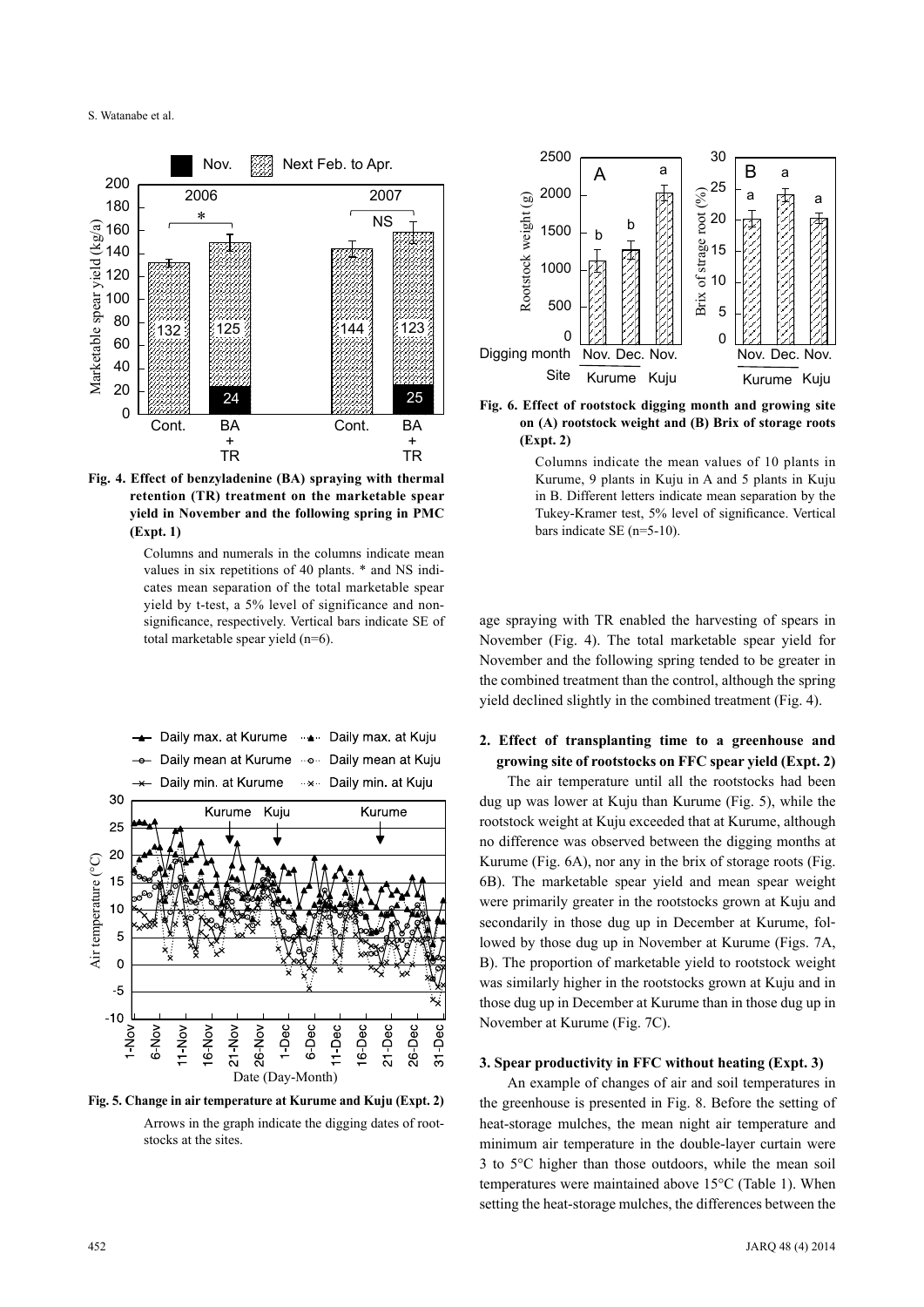

**Fig. 7. Effect of rootstock digging month and growing site on (A) marketable spear yield, (B) mean spear weight, and (C) proportion of marketable yield to rootstock weight (Expt. 2)**

Columns indicate the mean values of 10 plants. Different letters indicate the mean separation of the total marketable spear yield by the Tukey-Kramer test, 5% level of significance in A, and mean separation in B and C . Vertical bars in B and C indicate SE (n=10). Kuju in C has no statistical test letter and a vertical bar because the value was estimated using mean values in (A) marketable spear yield and rootstock weight in Fig. 6A.



**Fig. 8. Change of temperatures inside and outside the greenhouse equipped with an air-inflated double-layer curtain and heat-storage mulch (16 to 18 February, 2008) (Expt. 3)**

Air outdoors, — Air in greenhouse (Outside curtains), — Air in greenhouse (Inside curtains),

111111 Soil in greenhouse (5cm below the ground), Soil in greenhouse (15cm below the ground).

mean night air temperature and minimum air temperature inside the curtain and those outdoors were 1 to 2°C greater than those before setting the mulches, although no difference in soil temperature was observed before and after setting the mulches (Table 1). Rootstocks with mean weight of 2400 g produced marketable spears with a total of 470 g/rootstock and an average of 14 g/spear (Table 2). The proportion of marketable spear yield to rootstock weight was approximately 20% (19.4%), as high as that of December-dug rootstocks cultured in the bed with heating in Expt. 2 (Table 2).

## **Discussion**

The results in Expt. 1 indicated the potential to extend the harvest period of older (more than 10 years old) asparagus plants as well as younger (one to two years old) plants (Mouri et al. 1995, Ikeuchi & Kobayakawa 2000) by the combined treatment of BA foliage spraying with thermal retention in PMC in Kyushu. In Expt. 2, the spear productivity of rootstocks grown in lowlands (i.e. Kurume) was less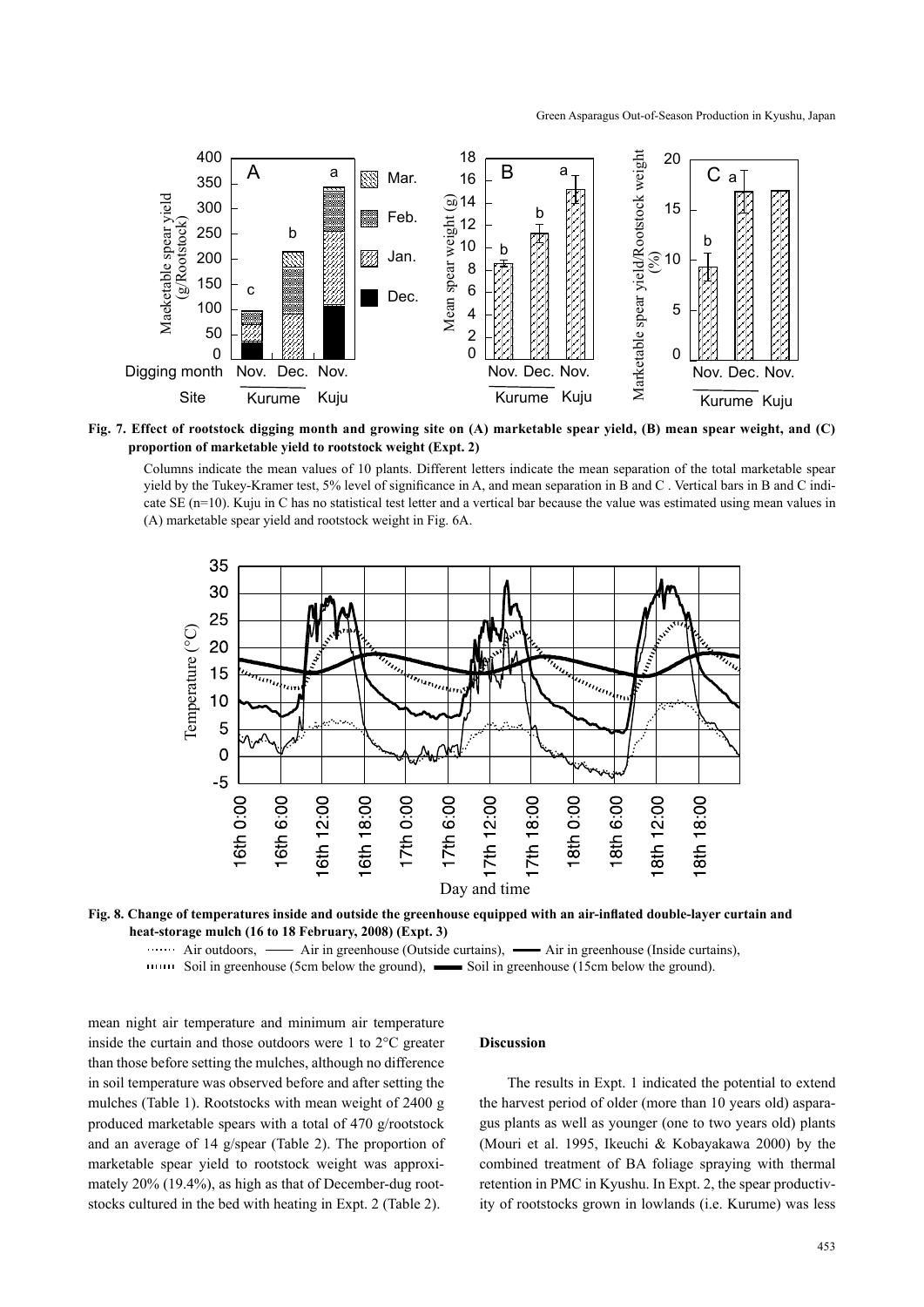| Term       | Heat<br>storage<br>mulch | Mean night air<br>temperature $({}^{\circ}C)^{z}$ |                   |                       | Minimum air<br>temperature $(^{\circ}C)$ |                   |                       | Mean soil<br>temperature $({}^{\circ}C)^{y}$ |              |
|------------|--------------------------|---------------------------------------------------|-------------------|-----------------------|------------------------------------------|-------------------|-----------------------|----------------------------------------------|--------------|
|            |                          | Outdoor<br>(A)                                    | In curtain<br>(B) | Difference<br>$(B-A)$ | Outdoor<br>(a)                           | In curtain<br>(b) | Difference<br>$(b-a)$ | 5cm<br>deep                                  | 15cm<br>deep |
| Early Dec. | N <sub>0</sub>           | 5.8                                               | 9.4               | 3.7                   | 3.4                                      | 7.2               | 3.9                   | 15.5                                         | 17.1         |
| Mid-Dec.   | N <sub>0</sub>           | 6.2                                               | 9.6               | 3.4                   | 4.3                                      | 7.8               | 3.5                   | 15.6                                         | 16.9         |
| Late Dec.  | N <sub>0</sub>           | 7.9                                               | 11.3              | 3.4                   | 5.8                                      | 9.5               | 3.7                   | 16.1                                         | 17.0         |
| Early Jan. | No                       | 4.3                                               | 9.0               | 4.7                   | 1.3                                      | 6.1               | 4.8                   | 15.9                                         | 16.6         |
|            | Mean                     | 6.1                                               | 10.0              | 3.8                   | 3.8                                      | 7.8               | 4.0                   | 15.8                                         | 16.9         |
| Mid-Jan.   | With                     | 6.2                                               | 11.3              | 5.1                   | 3.8                                      | 8.9               | 5.2                   | 16.7                                         | 17.4         |
| Late Jan.  | With                     | 4.2                                               | 9.0               | 4.8                   | 2.9                                      | 7.6               | 4.6                   | 14.0                                         | 15.0         |
| Early Feb. | With                     | 3.2                                               | 9.5               | 6.3                   | 0.8                                      | 6.3               | 5.5                   | 15.7                                         | 15.9         |
| Mid-Feb.   | With                     | 2.0                                               | 9.5               | 7.5                   | $-0.6$                                   | 6.6               | 7.2                   | 16.7                                         | 16.8         |
| Late Feb.  | With                     | 5.1                                               | 11.7              | 6.6                   | 1.4                                      | 8.0               | 6.6                   | 17.9                                         | 17.9         |
|            | Mean                     | 4.3                                               | 10.3              | 6.1                   | 1.8                                      | 7.6               | 5.8                   | 16.3                                         | 16.7         |

## **Table 1. Night air temperature, minimum air temperature and soil temperature in the plastic greenhouse equipped with an airinflated double-layer curtain**

 $2^{2}$  Mean temperature from 19:00 on the previous day to 6:00.

y Mean temperature for a whole day.

Numerals are the mean diurnal values for each term.

Measurement was carried out from 6 December, 2007 to 29 February, 2008.

| Table 2. Spear productivity in FFC without heating |  |
|----------------------------------------------------|--|
|----------------------------------------------------|--|

| At digging up time          |                                | Marketable spear<br>yield(B) | Mean spear     | B/A<br>$\frac{6}{2}$ |  |
|-----------------------------|--------------------------------|------------------------------|----------------|----------------------|--|
| Rootstock weight (A)<br>(g) | Brix of storage root<br>$(\%)$ | $(g$ /rootstock)             | weight<br>(g)  |                      |  |
| $2414 \pm 111^{2}$          | $33.0 \pm 0.7$                 | $467.6 \pm 17.8$             | $13.8 \pm 0.4$ | 19.4                 |  |

<sup>z</sup> Mean value  $\pm$  SE (n=55 and 10 in rootstock weight and brix of storage root at digging up time, respectively, and n=2 of 15 plants in marketable spear yield and mean spear weight).

in November digging than December digging in FFC in Kyushu; perhaps due to insufficient exposure to low temperature for breaking dormancy (Koizumi et al. 2002). Spear productivity for the November digging of rootstocks was increased by growing rootstocks in the highlands (i.e. Kuju), where rootstocks were more exposed to low temperatures than in the lowlands. Therefore, the profitable FFC of asparagus from December would be possible by growing rootstocks in the Kyushu highlands. Furthermore, the results in Expt. 3 indicated that in FFC, profitable spear yield seemed to be obtained in the greenhouse without heating and with thermal retention treatment, such as the inner double-layer curtain (triple coverings) in the experiment, in the Kyushu lowlands during the earlier period than the previous report (Uchida & Takahashi 1991).

Based on the results obtained in these experiments, we could show the potential for the profitable year-round production of green asparagus without heating in Kyushu by extending the harvest period to November in PMC and applying FCC production from December by growing rootstocks in the highlands and producing spears in a thermal-retained greenhouse in the lowlands. For asparagus, dormancy is considered induced by a certain chilling temperature in autumn in temperate regions, whereupon poor sprouting of spear is caused (Hayashi & Hiraoka 1978). It was reported that the release of the bud dormancy of asparagus depended not only on the growing temperature but also on the duration and temperature of chilling (Ku et al. 2007), while it was also reported that spears could sprout more than 23°C; regardless of the degree of dormancy of asparagus plants (Hayashi & Hiraoka 1978). Recently, environmental conditions such as autumn and winter temperatures, in which we attempted experiments to produce asparagus spears in the paper, varied by the year, so that the degree of dormancy of asparagus plants would be unstable in the seasons, particularly autumn. Therefore, further thermal retaining techniques to maintain a higher temperature should be investigated to make the production system more stable.